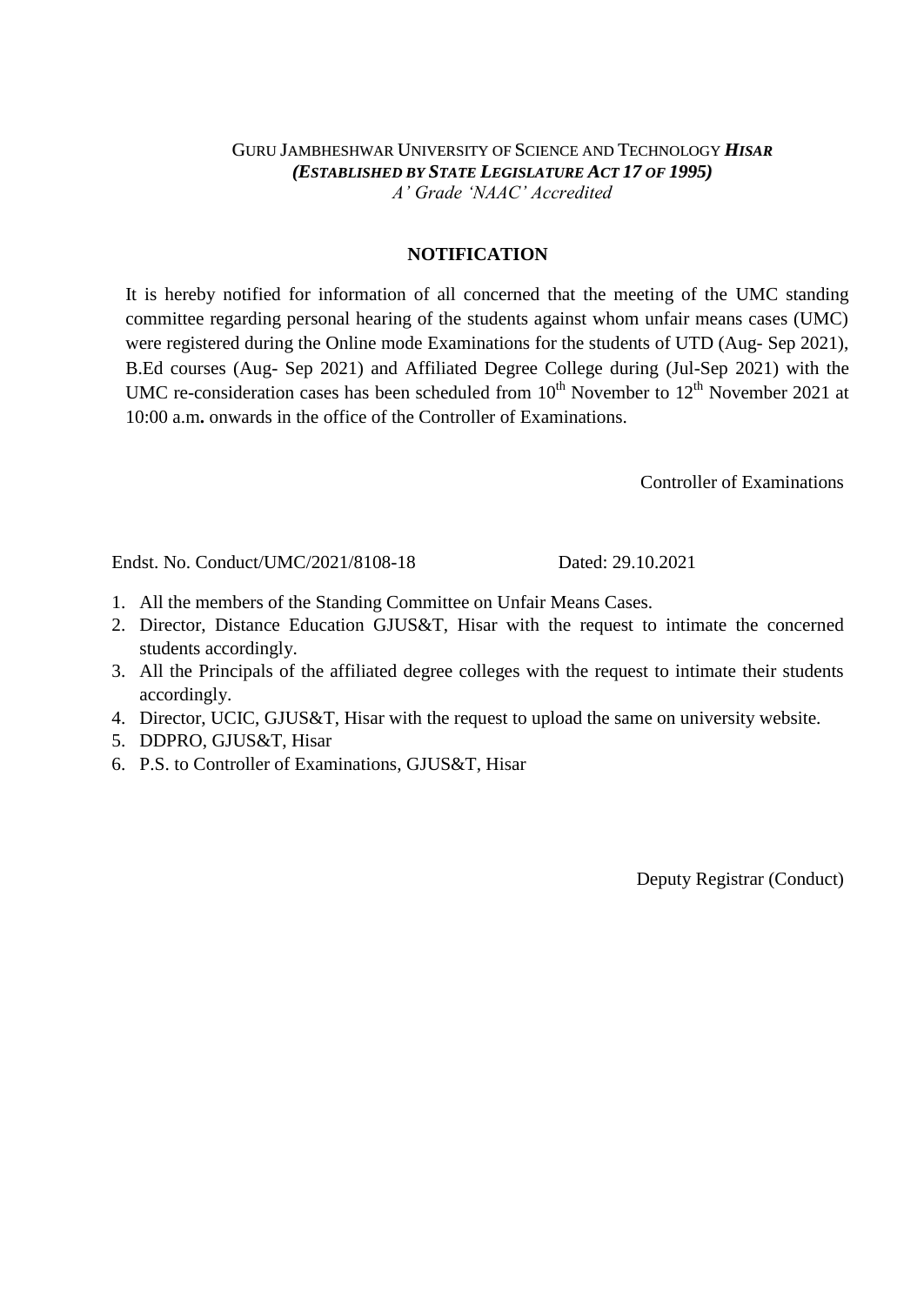Schedule & List for personal hearing of the candidates against whom unfair means cases (UMC) have been registered during the Online mode examinations for the students of UTD /B.Ed and Affiliated Degree College during (July to Sept.)

|                | 10 November 2021 from 10:00 am to 01:00 pm |              |          |                 |                                                    |           |  |  |
|----------------|--------------------------------------------|--------------|----------|-----------------|----------------------------------------------------|-----------|--|--|
| Sr.            | Roll No.                                   | Name         | Paper Id | Course/<br>Sem. | <b>Subject Name</b>                                | Date      |  |  |
| 1              | 183012300014                               | Sarita       | 53346    | B.Sc-2nd        | Physics-Mechanics-II (Core Course-III)             | 19-Aug-21 |  |  |
| $\overline{2}$ | 183032300017                               | Amit         | 53346    | B.Sc-2nd        | Physics-Mechanics-II (Core Course-III)             | 19-Aug-21 |  |  |
| 3              | 183032300020                               | Vashudev     | 53346    | B.Sc-2nd        | Physics-Mechanics-II (Core Course-III)             | 19-Aug-21 |  |  |
| 4              | 183032310001                               | Hari Parkash | 53346    | B.Sc-2nd        | Physics-Mechanics-II (Core Course-III)             | 19-Aug-21 |  |  |
| 5              | 183052290009                               | Rakesh       | 53291    | B.Com-2nd       | <b>Financial Accounting-II</b>                     | 21-Aug-21 |  |  |
|                |                                            | Kumar        |          |                 |                                                    |           |  |  |
| 6              | 173042250509                               | Naresh       | 53082    | B.A-4th         | Hindi (Compulsory)                                 | 23-Aug-21 |  |  |
| 7              | 183032250088                               | Ankit        | 53122    | B.A-4th         | Hindi (Compulsory)                                 | 23-Aug-21 |  |  |
| 8              | 183062250405                               | Manisha      | 53045    | B.A-2nd         | English (Compulsory)-Literature and<br>Language-II | 24-Aug-21 |  |  |
| 9              | 183092250227                               | Preeti       | 53045    | B.A-2nd         | English (Compulsory)-Literature and<br>Language-II | 24-Aug-21 |  |  |
| 10             | 183102250005                               | Arjun Singh  | 53045    | B.A-2nd         | English (Compulsory)-Literature and<br>Language-II | 24-Aug-21 |  |  |
| 11             | 183102250021                               | Vishal       | 53045    | B.A-2nd         | English (Compulsory)-Literature and<br>Language-II | 24-Aug-21 |  |  |
| 12             | 183102250100                               | Shiv Kumar   | 53045    | B.A-2nd         | English (Compulsory)-Literature and<br>Language-II | 24-Aug-21 |  |  |
| 13             | 183112250091                               | Samanksh     | 53045    | B.A-2nd         | English (Compulsory)-Literature and<br>Language-II | 24-Aug-21 |  |  |
| 14             | 183112250389                               | Preeti       | 53045    | B.A-2nd         | English (Compulsory)-Literature and<br>Language-II | 24-Aug-21 |  |  |
| 15             | 183112250602                               | Preeti       | 53045    | B.A-2nd         | English (Compulsory)-Literature and<br>Language-II | 24-Aug-21 |  |  |
| 16             | 183122250035                               | Karamdeep    | 53045    | B.A-2nd         | English (Compulsory)-Literature and<br>Language-II | 24-Aug-21 |  |  |
| 17             | 183122250145                               | Ravinder     | 53045    | B.A-2nd         | English (Compulsory)-Literature and<br>Language-II | 24-Aug-21 |  |  |
| 18             | 183122250157                               | Naveen       | 53045    | B.A-2nd         | English (Compulsory)-Literature and<br>Language-II | 24-Aug-21 |  |  |
| 19             | 183122250233                               | Monu         | 53045    | B.A-2nd         | English (Compulsory)-Literature and<br>Language-II | 24-Aug-21 |  |  |
| 20             | 183122250390                               | Pooja        | 53045    | B.A-2nd         | English (Compulsory)-Literature and<br>Language-II | 24-Aug-21 |  |  |
| 21             | 183152250073                               | Reetu        | 53045    | B.A-2nd         | English (Compulsory)-Literature and<br>Language-II | 24-Aug-21 |  |  |
| 22             | 183152250124                               | Preeti       | 53045    | B.A-2nd         | English (Compulsory)-Literature and<br>Language-II | 24-Aug-21 |  |  |
| 23             | 183152250133                               | Suman        | 53045    | B.A-2nd         | English (Compulsory)-Literature and<br>Language-II | 24-Aug-21 |  |  |
| 24             | 183152250144                               | Pritam       | 53045    | B.A-2nd         | English (Compulsory)-Literature and<br>Language-II | 24-Aug-21 |  |  |
| 25             | 173032250443                               | Amit         | 53014    | B.A-2nd         | Hindi (Compulsory)                                 | 26-Aug-21 |  |  |
| 26             | 183042250595                               | Rahul        | 53046    | B.A-2nd         | Hindi (Compulsory)                                 | 26-Aug-21 |  |  |
| 27             | 173062250271                               | Kavita       | 53101    | B.A-4th         | Fashion Designing (Both Language)                  | 27-Aug-21 |  |  |
| 28             | 173062290168                               | Ina Mittal   | 53286    | B.Com-2nd       | <b>Fundamentals of Marketing</b>                   | 27-Aug-21 |  |  |
| 29             | 183032290259                               | Shiv         | 53293    | B.Com-2nd       | <b>Fundamentals of Marketing</b>                   | 27-Aug-21 |  |  |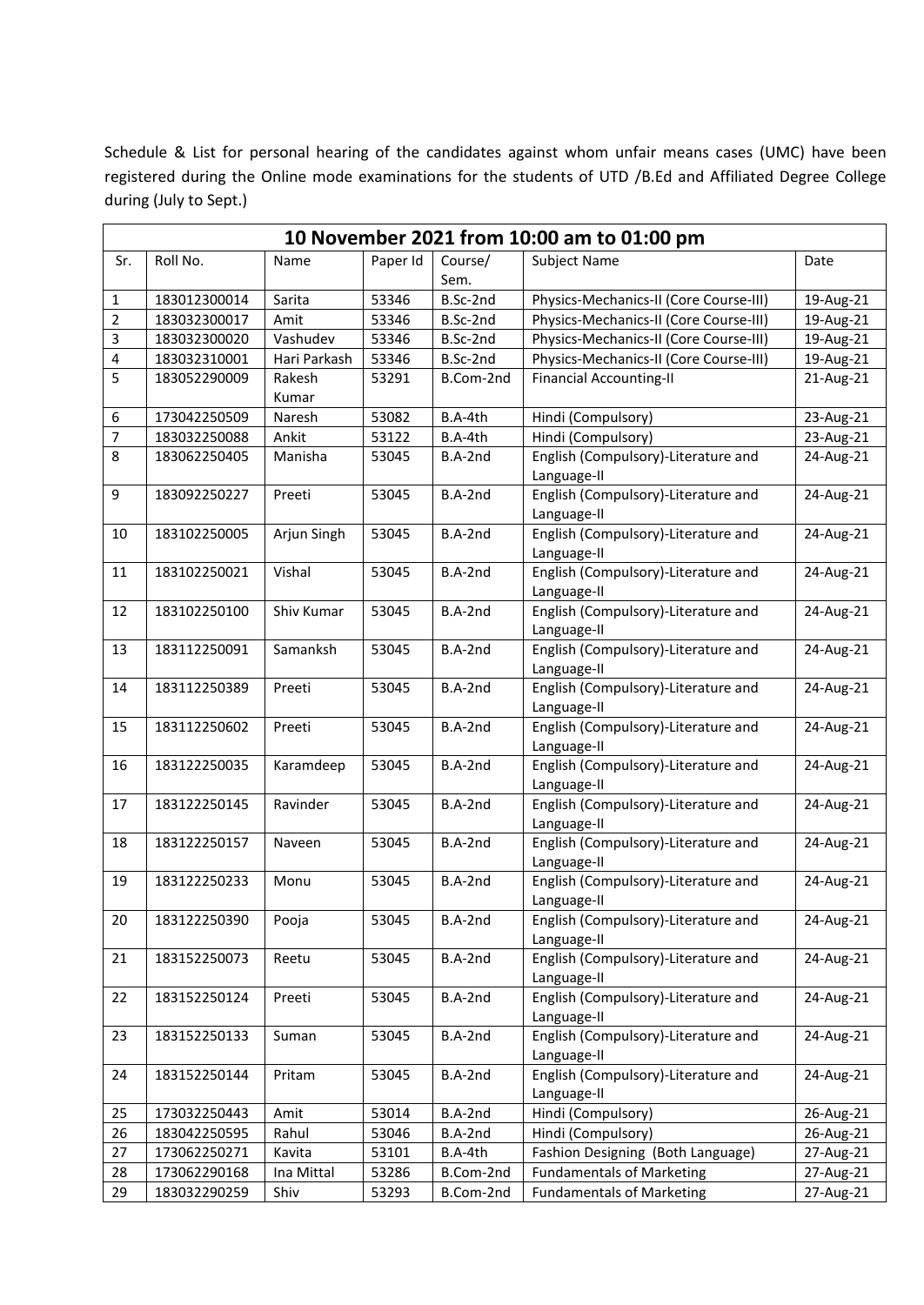| 30 | 183172290066 | Suman        | 53293 | B.Com-2nd          | <b>Fundamentals of Marketing</b>           | 27-Aug-21    |
|----|--------------|--------------|-------|--------------------|--------------------------------------------|--------------|
| 31 | 183042250558 | Kapil Rajput | 53648 | B.A-2nd            | <b>Basic Computer Education</b>            | 30-Aug-21    |
| 32 | 183032250603 | Sunil        | 52828 | B.A-4th            | <b>Basic Computer Education</b>            | 30-Aug-21    |
| 33 | 183042250633 | Rahul        | 52828 | B.A-4th            | <b>Basic Computer Education</b>            | 30-Aug-21    |
| 34 | 183052250081 | Arvind       | 52828 | B.A-4th            | <b>Basic Computer Education</b>            | 30-Aug-21    |
| 35 | 183052270026 | Manisha      | 53175 | B.A-2nd            | Climatology                                | 01-Sep-21    |
| 36 | 183102250171 | Bahadur      | 53068 | B.A-2nd            | Geography (Pass Course) - Physical         | 01-Sep-21    |
|    |              | Singh        |       |                    | Geography-Geomorphology                    |              |
| 37 | 173022280023 | Sandeep      | 53288 | B.Com-2nd          | <b>Business Mathematics-II</b>             | 03-Sep-21    |
| 38 | 173032290056 | Dinesh       | 53288 | B.Com-2nd          | <b>Business Mathematics-II</b>             | 03-Sep-21    |
| 39 | 183032290264 | Lokesh       | 53295 | B.Com-2nd          | <b>Business Mathematics-II</b>             | 03-Sep-21    |
| 40 | 173032300051 | Hemant       | 53390 | B.Sc-4th           | Chemistry-Physical Chemistry               | 04-Sep-21    |
| 41 | 173022280007 | Arun Kumar   | 53244 | BA LLB-4th         | Environmental Law                          | 04-Sep-21    |
| 42 | 173042370031 | Rohit        | 53216 | BMC-4th            | Development Communication                  | 04-Sep-21    |
| 43 | 183032290252 | Ashish       | 53296 | B.Com-2nd          | <b>Business Environment of Haryana</b>     | 06-Sep-21    |
| 44 | 183062290196 | Priyanka     | 53296 | B.Com-2nd          | <b>Business Environment of Haryana</b>     | 06-Sep-21    |
| 45 | 183092310002 | Gurudayal    | 53355 | B.Sc-2nd           | Computer Science-Computer<br>Organization  | 06-Sep-21    |
| 46 | 173172290038 | Neetu        | 53304 | B.Com-4th          | Entrepreneurship Development               | 07-Sep-21    |
| 47 | 183052300072 | Arju         | 53320 | B.Sc-2nd           | Mathematics-Ordinary Differential          | 08-Sep-21    |
|    |              |              |       |                    | <b>Equations and Laplace Transform</b>     |              |
| 48 | 183082310030 | Sahil        | 53320 | B.Sc-2nd           | Mathematics-Ordinary Differential          | 08-Sep-21    |
|    |              |              |       |                    | <b>Equations and Laplace Transform</b>     |              |
| 49 | 183042300093 |              | 53345 | B.Sc-2nd           | English-II(Language Skills Compulsory      | 10-Sep-21    |
|    |              |              |       |                    | Course-II)                                 |              |
| 50 | 183042340020 | Naresh       | 53345 | B.Sc-2nd           | English-II(Language Skills Compulsory      | 10-Sep-21    |
|    |              | Kumar        |       |                    | Course-II)                                 |              |
|    |              |              |       |                    | 10 November 2021 from 02:00 pm to 05:00 pm |              |
| 51 | 173022380092 | Dushyant     | 53271 | LLB-4th            | Paper-V Compulsory Clinical Course:        | 13-Sep-21    |
|    |              |              |       |                    | Professional Accounting System             |              |
| 52 | 203112400019 | Reena        | 52766 | M.A-(Eng.)-        | Literature in English: 1550-1660(Part-I)   | 21-Jul-21    |
|    |              |              |       | 1st                |                                            |              |
| 53 | 203072400047 | Pooja Devi   | 52766 | M.A-(Eng.)-        | Literature in English: 1550-1660(Part-I)   | 21-Jul-21    |
|    |              |              |       | 1st                |                                            |              |
| 54 | 203112400047 | Anjali       | 52766 | M.A-(Eng.)-<br>1st | Literature in English: 1550-1660(Part-I)   | 21-Jul-21    |
| 55 | 203172400009 | Dolly        | 52766 | M.A-(Eng.)-        | Literature in English: 1550-1660(Part-I)   | 21-Jul-21    |
|    |              |              |       | 1st                |                                            |              |
| 56 | 203172400005 | Saloni       | 52766 | M.A-(Eng.)-        | Literature in English: 1550-1660(Part-I)   | 21-Jul-21    |
|    |              |              |       | 1st                |                                            |              |
| 57 | 203112400038 | Manju Devi   | 52766 | M.A-(Eng.)-        | Literature in English: 1550-1660(Part-I)   | 21-Jul-21    |
|    |              |              |       | 1st                |                                            |              |
| 58 | 203011240021 | Priya        | 52786 | $M.A-$             | Samhita Upanisat Cha                       | 21-Jul-21    |
|    |              |              |       | (Sant.)-1st        |                                            |              |
| 59 | 203032410028 | Neelam       | 52809 | M.A-(Hin.)-        | Bhasa Vigyan Abm. Hindi Bhasa (Part-I)     | $21$ -Jul-21 |
|    |              |              |       | 1st                |                                            |              |
| 60 | 203032410013 | Rajbala      | 52809 | M.A-(Hin.)-        | Bhasa Vigyan Abm. Hindi Bhasa (Part-I)     | 21-Jul-21    |
|    |              |              |       | 1st                |                                            |              |
| 61 | 203052410001 | Renu Bala    | 52809 | M.A-(Hin.)-        | Bhasa Vigyan Abm. Hindi Bhasa (Part-I)     | 21-Jul-21    |
|    |              |              |       | 1st                |                                            |              |
| 62 | 203032410044 | Rakhi        | 52809 | M.A-(Hin.)-        | Bhasa Vigyan Abm. Hindi Bhasa (Part-I)     | 21-Jul-21    |
|    |              |              |       | 1st                |                                            |              |
| 63 | 203032410019 | Suman        | 52809 | M.A-(Hin.)-        | Bhasa Vigyan Abm. Hindi Bhasa (Part-I)     | 21-Jul-21    |
|    |              |              |       | 1st                |                                            |              |
| 64 | 203052410023 | Jyotsana     | 52809 | M.A-(Hin.)-        | Bhasa Vigyan Abm. Hindi Bhasa (Part-I)     | 21-Jul-21    |
|    |              |              |       | 1st                |                                            |              |
| 65 | 203032410001 | Kamlesh      | 52809 | M.A-(Hin.)-<br>1st | Bhasa Vigyan Abm. Hindi Bhasa (Part-I)     | 21-Jul-21    |
|    |              |              |       |                    |                                            |              |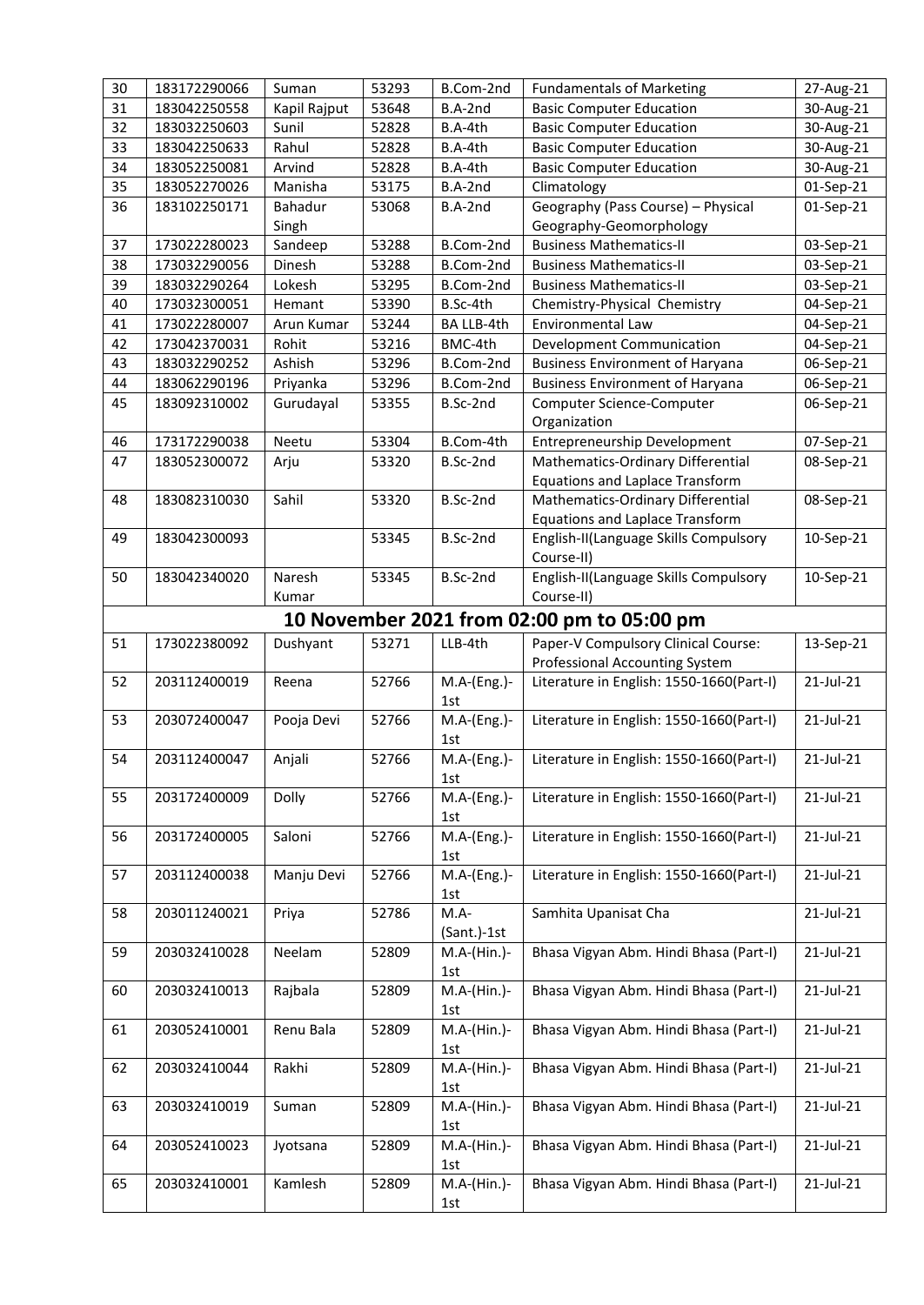| 66 | 203032600032 | Pooja            | 52870 | M.S<br>(Zoology)           | Cell Biology                             | 21-Jul-21    |
|----|--------------|------------------|-------|----------------------------|------------------------------------------|--------------|
| 67 | 203032600027 | Mona             | 52870 | M.Sc.<br>(Zoology)-<br>1st | Cell Biology                             | 21-Jul-21    |
| 68 | 203032600039 | Ritu             | 52870 | M.Sc.<br>(Zoology)-<br>1st | Cell Biology                             | 21-Jul-21    |
| 69 | 203122590013 | Sheetal Rani     | 52881 | $M.A-$<br>(Yoga)-1st       | <b>Fundamentals of Yoga</b>              | 21-Jul-21    |
| 70 | 203122590001 | Rani             | 52881 | $M.A-$<br>(Yoga)-1st       | <b>Fundamentals of Yoga</b>              | $21$ -Jul-21 |
| 71 | 203031030037 | Sunil            | 51660 | M.Com-1st                  | <b>Business Environment</b>              | 24-Jul-21    |
| 72 | 203031030011 | Priyanka         | 51660 | M.Com-1st                  | <b>Business Environment</b>              | 24-Jul-21    |
| 73 | 203031030055 | Harender         | 51660 | M.Com-1st                  | <b>Business Environment</b>              | 24-Jul-21    |
| 74 | 203041030002 | Menu<br>Samiriti | 51660 | M.Com-1st                  | <b>Business Environment</b>              | 24-Jul-21    |
| 75 | 193082580013 | Lalita           | 52876 | PGDCA-1st                  | Computer Programming Using 'C'           | 24-Jul-21    |
| 76 | 183052460036 | Kanta Rani       | 52644 | M.Sc.<br>(Geog.)-1st       | <b>Economic Geography</b>                | 29-Jul-21    |
| 77 | 203112460001 | Deepika          | 52650 | M.Sc.<br>(Geog.)-1st       | <b>Economic Geography</b>                | 29-Jul-21    |
| 78 | 203112460021 | Mamta            | 52650 | M.Sc.<br>(Geog.)-1st       | <b>Economic Geography</b>                | 29-Jul-21    |
| 79 | 203052460017 | Priyanaka        | 52650 | M.Sc.<br>(Geog.)-1st       | <b>Economic Geography</b>                | 29-Jul-21    |
| 80 | 203052460016 | Kanta            | 52650 | M.Sc.<br>(Geog.)-1st       | <b>Economic Geography</b>                | 29-Jul-21    |
| 81 | 203152390011 | Anushka          | 52694 | M.A. (Eco.)-<br>1st        | Economic Growth and Development-I        | 29-Jul-21    |
| 82 | 193062430033 | Agam Pyari       | 52719 | M.Sc.<br>(Psych.)-1st      | Social Psychology (i)                    | 29-Jul-21    |
| 83 | 203112420019 | Santosh          | 52746 | M.A. (Pol.)-<br>1st        | International Relations-Theory           | 29-Jul-21    |
| 84 | 203032410027 | Surender         | 52810 | M.A. (Hin.)-<br>1st        | Hindi Sahitya ka Itihas                  | 29-Jul-21    |
| 85 | 203112390004 | Swati            | 52694 | M.A. (Eco.)-<br>1st        | <b>Economic Growth and Development-I</b> | 29-Jul-21    |
| 86 | 203111030049 | Sudesh           | 54052 | M.Com-<br>2nd              | <b>International Business</b>            | 03-Aug-21    |
| 87 | 203030610028 | Sushma           | 5545  | M.Sc.1st                   | Complex Analysis-I                       | 05-Aug-21    |
| 88 | 203030610013 | Bharti           | 5545  | M.Sc.1st                   | <b>Complex Analysis-I</b>                | 05-Aug-21    |
| 89 | 203040610013 | Ravi             | 5545  | M.Sc.1st                   | <b>Complex Analysis-I</b>                | 05-Aug-21    |
| 90 | 203030610027 | Bhawna           | 5545  | M.Sc.1st                   | <b>Complex Analysis-I</b>                | 05-Aug-21    |
| 91 | 203040610056 | Napur            | 5545  | M.Sc.1st                   | Complex Analysis-I                       | 05-Aug-21    |
| 92 | 203121030028 | Sameer           | 54054 | M.Com-<br>2nd              | <b>Marketing Management</b>              | 09-Aug-21    |
| 93 | 203251030019 | Anamika          | 54054 | M.Com-<br>2nd              | <b>Marketing Management</b>              | 09-Aug-21    |
| 94 | 203250610025 | Manisha          | 53698 | M.Sc-2nd                   | <b>Methods of Applied Mathematics</b>    | 11-Aug-21    |
| 95 | 203150610005 | Nishu            | 53698 | M.Sc-2nd                   | <b>Methods of Applied Mathematics</b>    | 11-Aug-21    |
| 96 | 203040610058 | Anjali           | 53698 | M.Sc-2nd                   | <b>Methods of Applied Mathematics</b>    | 11-Aug-21    |
| 97 | 203111030038 | Jyoti            | 54055 | M.Com-<br>2nd              | Human Recourse Management                | 11-Aug-21    |
| 98 | 203061030054 | Monika           | 54055 | M.Com-<br>2nd              | Human Recourse Management                | 11-Aug-21    |
| 99 | 193072400022 | Saleena          | 53569 | M.A.<br>(Eng.)-4th         | Critical Theory(Part-II)                 | 20-Aug-21    |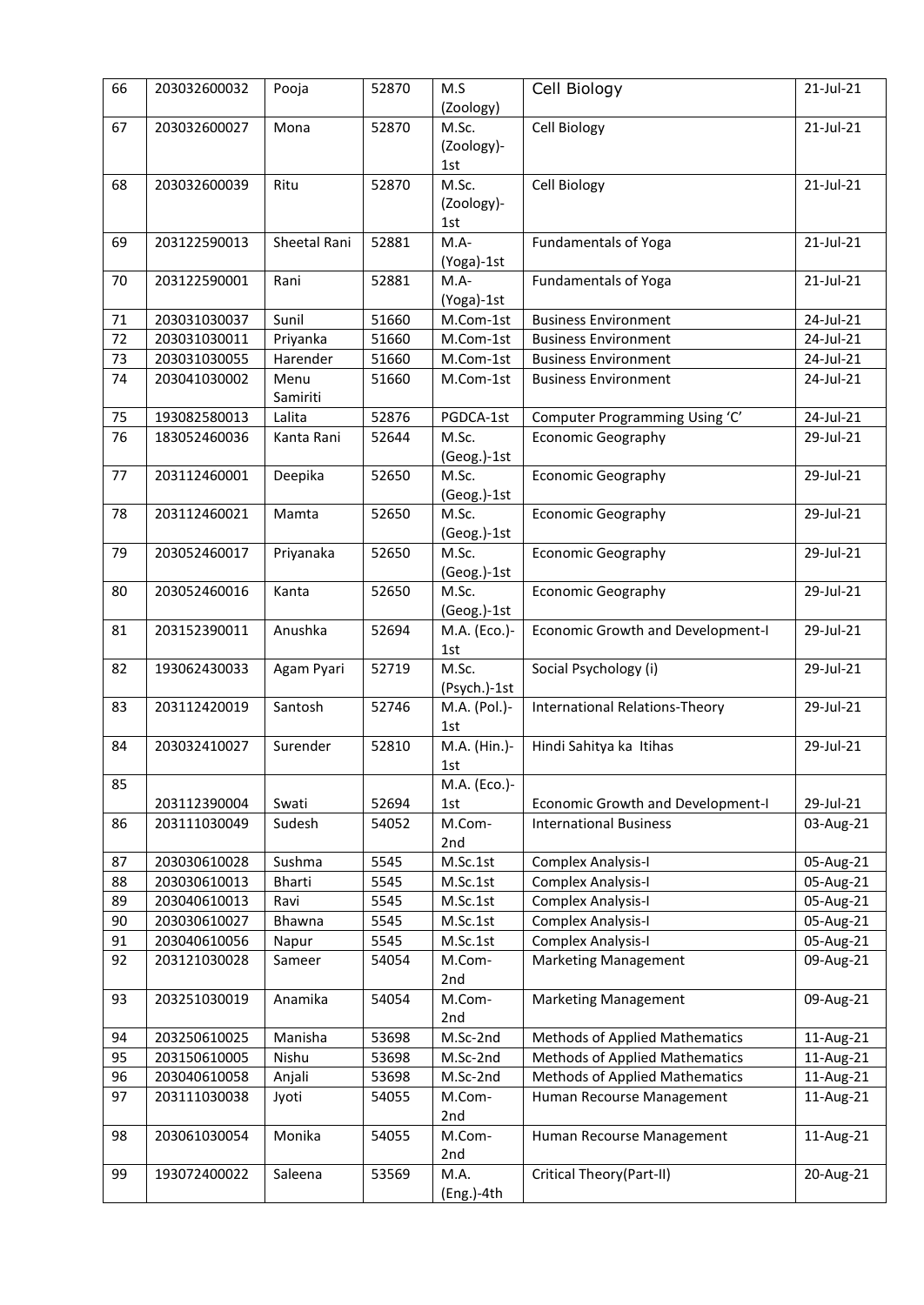| 100 | 193042400046 | Priyanka            | 53569 | M.A.<br>(Eng.)-4th                                     | Critical Theory(Part-II)                   | 20-Aug-21 |
|-----|--------------|---------------------|-------|--------------------------------------------------------|--------------------------------------------|-----------|
|     |              |                     |       |                                                        | 11 November 2021 from 10:00 am to 01:00 pm |           |
| 101 | 193052410017 | Vijeta              | 53624 | M.A.<br>(Hindi)-4th                                    | Prachin Avm Madhyakalin Kavya              | 20-Aug-21 |
| 102 | 193052410027 | Sumitra             | 53624 | M.A.<br>(Hindi)-4th                                    | Prachin Avm Madhyakalin Kavya              | 20-Aug-21 |
| 103 | 203030610037 | Arisha<br>Dhanjay   | 53697 | M.Sc-2nd<br>(Math)                                     | Measure & Integration Theory               | 21-Aug-21 |
| 104 | 203030610058 | Karuna              | 53697 | M.Sc-2nd<br>(Math)                                     | Measure & Integration Theory               | 21-Aug-21 |
| 105 | 203040610025 | Shaina              | 53697 | M.Sc-2nd<br>(Math)                                     | Measure & Integration Theory               | 21-Aug-21 |
| 106 | 203030610048 | Sanjay              | 53697 | M.Sc-2nd<br>(Math)                                     | Measure & Integration Theory               | 21-Aug-21 |
| 107 | 183111030023 | Saloni              | 54080 | M.Com-4th                                              | <b>Financial Market and Services</b>       | 23-Aug-21 |
| 108 | 203032600029 | Anju                | 53683 | M.Sc<br>Zoology-<br>2nd Sem.                           | Economic Zoology                           | 13-Sep-21 |
| 109 | 202062240068 | Vijay Laxmi         | 51451 |                                                        | BED-102 (CONTEMPORARY INDIA AND EDUCATION) | 23-08-21  |
| 110 | 202272240087 | Nidhi<br>Kumari     | 51451 |                                                        | BED-102 (CONTEMPORARY INDIA AND EDUCATION) | 23-08-21  |
| 111 | 202182240034 | Manisha<br>Rani     | 51451 |                                                        | BED-102 (CONTEMPORARY INDIA AND EDUCATION) | 23-08-21  |
| 112 | 202272240059 | Sanya<br>Dhamija    | 51451 | BED-102 (CONTEMPORARY INDIA AND EDUCATION)             |                                            | 23-08-21  |
| 113 | 202082240090 | Poonam              | 51451 |                                                        | BED-102 (CONTEMPORARY INDIA AND EDUCATION) | 23-08-21  |
| 114 | 192122240068 | Seema Rani          | 51477 |                                                        | BED-104 (Creating an Inclusive School)     |           |
| 115 | 192192240055 | Ruby                | 51477 |                                                        | BED-104 (Creating an Inclusive School)     |           |
| 116 | 192152240008 | Amit Chahal         | 51477 |                                                        | BED-104 (Creating an Inclusive School)     |           |
| 117 | 202182240092 | Annu Devi           | 51453 |                                                        | BED-104 (PEDAGOGY OF HINDI)                | 27-08-21  |
| 118 | 192192240053 | Manisha<br>Sharma   | 51457 | BED-204 (Language Across the Curriculum)               |                                            | 28-08-21  |
| 119 | 192222240036 | Aastha              | 51457 |                                                        | BED-204 (Language Across the Curriculum)   | 28-08-21  |
| 120 | 202222480007 | Raman               | 51509 | BEDSS-105 (Understanding,<br>Disciplines and subjects) |                                            | 30-08-21  |
| 121 | 202082240023 | Annu Rani           | 51458 |                                                        | BED-109 (Pedagogy of Mathematics)          | 30-08-21  |
| 122 | 202122240038 | Pooja Devi          | 51458 |                                                        | BED-109 (Pedagogy of Mathematics)          | 30-08-21  |
| 123 | 202152240010 | Aman                | 51458 |                                                        | BED-109 (Pedagogy of Mathematics)          | 30-08-21  |
| 124 | 172222500007 | Jyoti               | 51797 |                                                        | OL4.2 (Special Education)                  | 30-08-21  |
| 125 | 202052240165 | Pooja<br>Grewal     | 51458 | BED-109 (Pedagogy of Mathematics)                      |                                            | 30-08-21  |
| 126 | 202182240034 | Manisha<br>Rani     | 51458 |                                                        | BED-109 (Pedagogy of Mathematics)          | 30-08-21  |
| 127 | 202222500009 | Yashika             | 51754 |                                                        | C1.3 (Core Natural Science)                | 30-08-21  |
| 128 | 202222240163 | Ishita<br>Chaudhary | 51458 | BED-109 (Pedagogy of Mathematics)                      |                                            | 30-08-21  |
| 129 | 202152240091 | Amarjeet            | 51458 |                                                        | BED-109 (Pedagogy of Mathematics)          | 30-08-21  |
| 130 | 202222480001 | Diptipravab<br>arik | 51509 | Disciplines and subjects)                              | BEDSS-105 (Understanding,                  | 30-08-21  |
| 131 | 202122240032 | Pradeep             | 51458 |                                                        | BED-109 (Pedagogy of Mathematics)          | 30-08-21  |
| 132 | 202192240044 | Meenu<br>Verma      | 51458 |                                                        | BED-109 (Pedagogy of Mathematics)          | 30-08-21  |
| 133 | 182222240139 | MD Amir<br>Hussain  | 51458 |                                                        | BED-109 (Pedagogy of Mathematics)          | 30-08-21  |
| 134 | 182152240095 | Mamta<br>Kumari     | 51458 |                                                        | BED-109 (Pedagogy of Mathematics)          | 30-08-21  |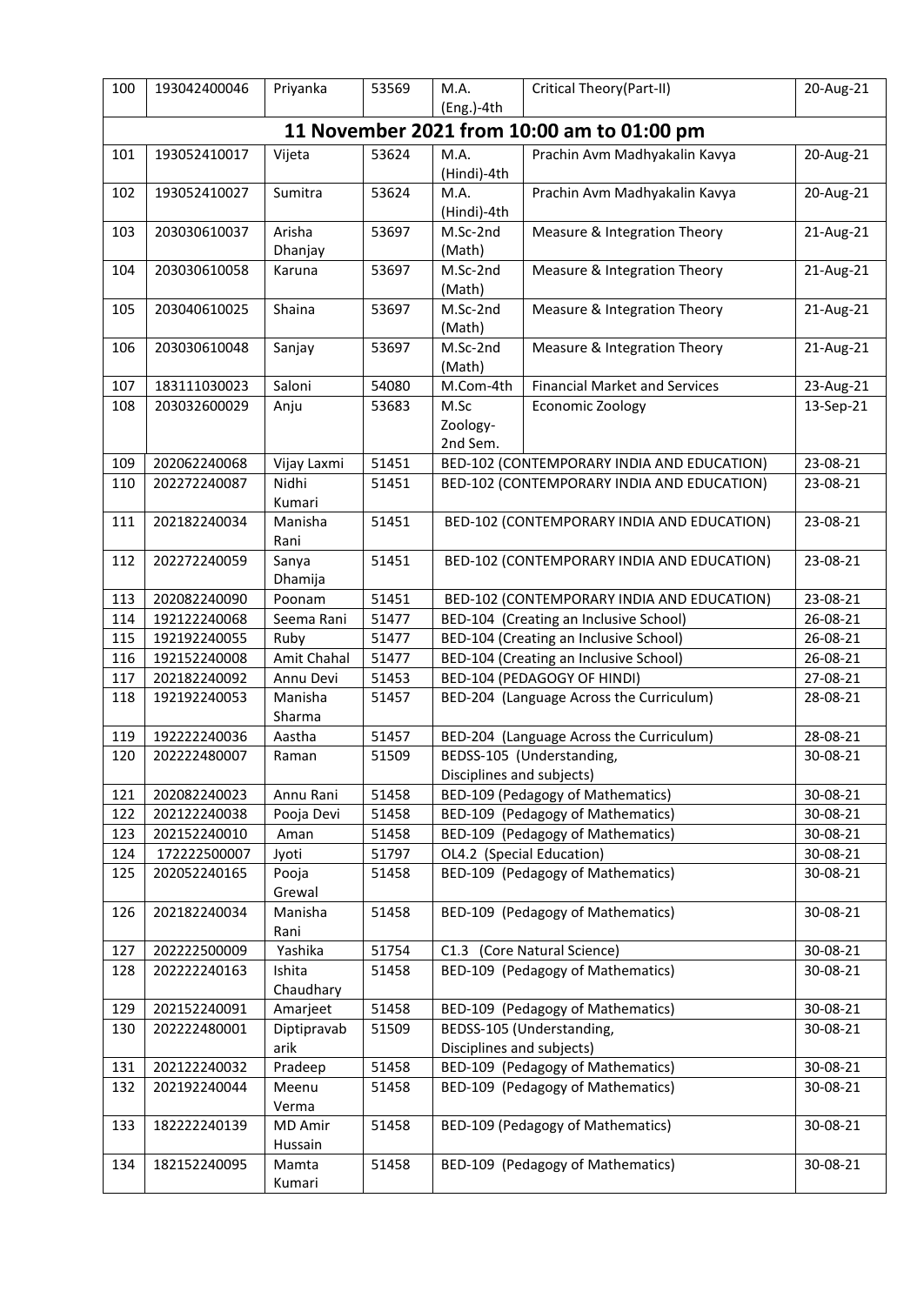| 135 | 172042240021 | Manishv<br>Kumar Puri   | 51458 | BED-109 (Pedagogy of Mathematics)                               | 30-08-21 |
|-----|--------------|-------------------------|-------|-----------------------------------------------------------------|----------|
| 136 | 202222240188 | Harpreet<br>Kaur        | 51458 | BED-109 (Pedagogy of Mathematics)                               | 30-08-21 |
| 137 | 192222240030 | Vishal                  | 51479 | BED-205 Understanding Disciplines and Subjects                  | 31-08-21 |
| 138 | 192202240001 | Neha Saluja             | 51479 | BED-205 Understanding Disciplines and Subjects                  | 31-08-21 |
| 139 | 192202240041 | Meenu Rani              | 51479 | BED-205 Understanding Disciplines and Subjects                  | 31-08-21 |
| 140 | 182222500023 | Simran                  | 51776 | Hindi-II<br>03.2                                                | 31-08-21 |
| 141 | 192182240090 | Seema Devi              | 51479 | <b>Understanding Disciplines and Subjects</b><br><b>BED-205</b> | 31-08-21 |
| 142 | 192082240089 | Shardha                 | 51479 | BED-205 Understanding Disciplines and Subjects                  | 31-08-21 |
|     |              | Gupta                   |       |                                                                 |          |
| 143 | 192272240025 | Parveen                 | 51479 | BED-205 Understanding Disciplines and Subjects                  | 31-08-21 |
|     |              | Kumar                   |       |                                                                 |          |
| 144 | 202132240050 | Neeru                   | 51460 | BED-111 (Pedagogy of Biological Science)                        | 01.09.21 |
|     |              | Kumari                  |       |                                                                 |          |
| 145 | 202272240065 | Muskan                  | 51461 | BED-112 (Pedagogy of Economics)                                 | 01.09.21 |
| 146 | 202062240058 | Ravita                  | 51461 | BED-112 (Pedagogy of Economics)                                 | 01.09.21 |
| 147 | 202052240037 | Deepika                 | 51460 | BED-111 (Pedagogy of Biological Science)                        | 01.09.21 |
| 148 | 202052240131 | Shailja                 | 51461 | BED-112 (Pedagogy of Economics)                                 | 01.09.21 |
| 149 | 202192240010 | Sonal                   | 51462 | BED-113 (Pedagogy of Computer Science)                          | 01.09.21 |
| 150 | 202182240080 | Nitika                  | 51460 | BED-111 (Pedagogy of Biological Science)                        | 01.09.21 |
|     |              |                         |       |                                                                 |          |
|     |              |                         |       | 11 November 2021 from 02:00 pm to 05:00 pm                      |          |
| 151 | 202132240078 | Muskan<br>Sharma        | 51460 | BED-111 (Pedagogy of Biological Science)                        | 01.09.21 |
| 152 | 182122240020 | Sandeep<br>Kumar        | 51462 | BED-113 (Pedagogy of Computer Science)                          | 01.09.21 |
| 153 | 192082240098 | Divya                   | 51480 | BED-206 (Gender, School & Society)                              | 02.09.21 |
|     |              | Bhatiya                 |       |                                                                 |          |
| 154 | 192132240081 | Priyanka<br>Rani        | 51480 | BED-206 (Gender, School & Society)                              | 02.09.21 |
| 155 | 192052240112 | <b>DEEPIKA</b>          | 51480 | <b>BED-206</b><br>(Gender, School & Society)                    | 02.09.21 |
| 156 | 192272240027 | <b>NEHA</b>             | 51480 | BED-206 (Gender, School & Society)                              | 02.09.21 |
| 157 | 192192240045 | <b>PINKI</b>            | 51480 | (Gender, School & Society)<br><b>BED-206</b>                    | 02.09.21 |
| 158 | 192222240022 | <b>MINAKSHI</b>         | 51480 | BED-206 (Gender, School & Society)                              | 02.09.21 |
|     |              | <b>PAROHA</b>           |       |                                                                 |          |
| 159 | 192132240071 | POONAM<br><b>KUMARI</b> | 51480 | BED-206 (Gender, School & Society)                              | 02.09.21 |
| 160 | 202082240058 | Ravinder                | 51464 | BED-115 (Pedagogy of Physical Science)                          | 03.09.21 |
|     |              | Singh                   |       |                                                                 |          |
| 161 | 202202240045 | Suchita                 | 51464 | BED-115 (Pedagogy of Physical Science)                          | 03.09.21 |
| 162 | 202222240199 | Nidhi                   | 51464 | BED-115 (Pedagogy of Physical Science)                          | 03.09.21 |
| 163 | 202222240188 | Harpreet                | 51464 | BED-115 (Pedagogy of Physical Science)                          | 03.09.21 |
|     |              | Kaur                    |       |                                                                 |          |
| 164 | 182062240065 | Ruma                    | 51466 | BED-117 (Pedagogy of Commerce)                                  | 03.09.21 |
|     |              | Kumari                  |       |                                                                 |          |
| 165 | 202202240068 | Sunita                  | 51465 | BED-116 (Pedagogy of Social Sciences)                           | 03.09.21 |
| 166 | 202052240059 | Monika                  | 51465 | BED-116 (Pedagogy of Social Science)                            | 03.09.21 |
| 167 | 202202240001 | Sunita                  | 51464 | BED-115 (Pedagogy of Physical Science)                          | 03.09.21 |
| 168 | 202052240112 | Seemawanti              | 51465 | BED-116 (Pedagogy of Social Science)                            | 03.09.21 |
| 169 | 202222240019 | Komal                   | 51465 | BED-116 (Pedagogy of Social Science)                            | 03.09.21 |
| 170 | 202152240062 | Ravinder                | 51465 | BED-116 (Pedagogy of Social Science)                            | 03.09.21 |
|     |              | kumar                   |       |                                                                 |          |
| 171 | 202272240098 | Bhagdeen                | 51466 | BED-117 (Pedagogy of Commerce)                                  | 03.09.21 |
| 172 | 192202240002 | Pooja rani              | 51482 | BED-208 (Health, Physical and Yoga Education)                   | 04.09.21 |
| 173 | 192132240081 | Priyanka<br>rani        | 51482 | BED-208 (Health, Physical and Yoga Education)                   | 04.09.21 |
| 174 | 192222500007 | Ruchi Rani              | 51760 | F2.3 (Cognition and Learning)                                   | 07.09.21 |
| 175 | 192222480001 | Sakuntala               | 51520 | BEDSS-201 (Knowledge and Curriculum)                            | 07.09.21 |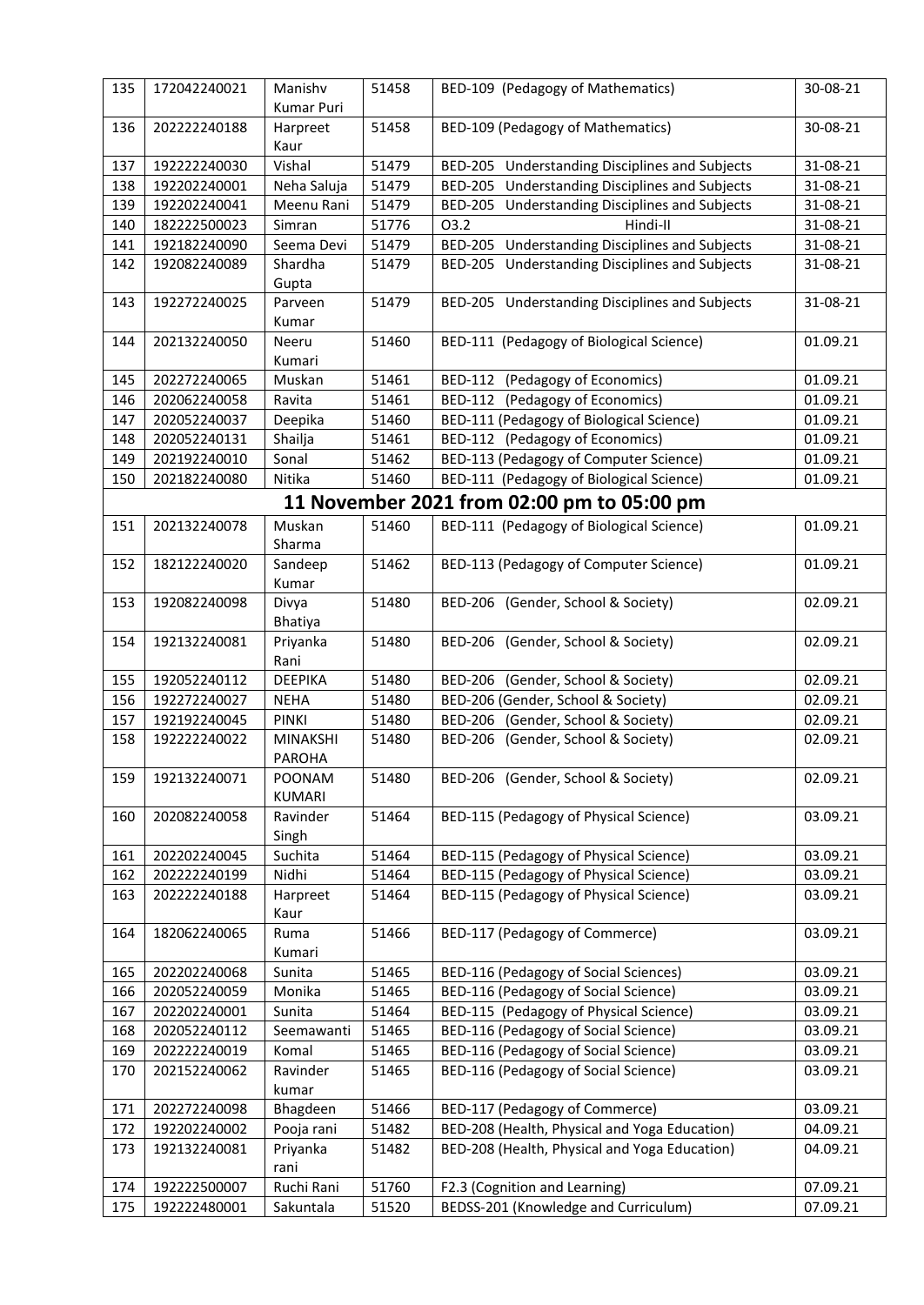| 176 | 190010130018 | Ankit           | 9277    | PCC-CSE /IT-208-T                          | B.Tech-CSE-4th                                             | 14.08.2021               |
|-----|--------------|-----------------|---------|--------------------------------------------|------------------------------------------------------------|--------------------------|
| 177 | 190010130036 | Diksha          | 9277    | PCC-CSE /IT-208-T                          | B.Tech-CSE-4th                                             | 14.08.2021               |
| 178 | 190010130070 | Manish          | 9277    | PCC-CSE /IT-208-T                          | B.Tech-CSE-4th                                             | 14.08.2021               |
| 179 | 200010130099 | Rohit           | 9248    | <b>BSC-106</b>                             | B.Tech-CSE-2nd                                             | 16.08.2021               |
| 180 | 200010130100 | Rohit           | 9248    | <b>BSC-106</b>                             | B.Tech-CSE-2nd                                             | 16.08.2021               |
| 181 | 200010130051 | Jyoti           | 9248    | <b>BSC-106</b>                             | B.Tech-CSE-2nd                                             | 16.08.2021               |
| 182 | 190010120035 | Vikas           | 8508    | CSL-623                                    | MCA-4th                                                    | 16.08.2021               |
| 183 | 190010140020 | Deepanshu       | 9278    | PCC-IT-209-T                               | B.Tech-IT-4th                                              | 17.08.2021               |
| 184 | 190010140034 | Manish          | 9278    | PCC-IT-209-T                               | B.Tech-IT-4th                                              | 17.08.2021               |
| 185 | 190010140045 | Rahul           | 9278    | PCC-IT-209-T                               | B.Tech-IT-4th                                              | 17.08.2021               |
| 186 | 200010130030 | Deepak          | 9239    | ESC-104                                    | B.Tech-CSE-2nd                                             | 18.08.2021               |
| 187 | 200010130096 | Renuka          | 9239    | ESC-104                                    | B.Tech-CSE-2nd                                             | 18.08.2021               |
| 188 | 200010130100 | Rohit           | 9239    | ESC-104                                    | B.Tech-CSE-2nd                                             | 18.08.2021               |
| 189 | 200010130130 | Vinay           | 9239    | ESC-104                                    | B.Tech-CSE-2nd                                             | 18.08.2021               |
|     |              | Berwal          |         |                                            |                                                            |                          |
| 190 | 200010140008 | Chetan          | 9239    | ESC-104                                    | B.Tech-CSE-2nd                                             | 18.08.2021               |
|     |              | Sharma          |         |                                            |                                                            |                          |
| 191 | 171020130014 | Somveer         | 9507    | PSY-201-L                                  | B.Tech-CSE-4th                                             | 27.08.2021               |
| 192 | 200010120032 | Mohit           | 7711    | MCA-IIDBMS                                 | MCA-2nd                                                    | 03.09.2021               |
| 193 | 190010130026 | Asif            | 7301    | <b>BSE-201-IT</b>                          | B.Tech-CSE-4th                                             | 17.09.2021               |
| 194 | 180010130049 | Jatt Singh      | 7301    | <b>BSE-201-IT</b>                          | B.Tech-CSE-4th                                             | 17.09.2021               |
| 195 | 193022280119 | Sushant Jain    | 52365   | BA LLB-3rd                                 | Paper-XIV : Political Science-III                          | 27.07.2021               |
|     |              |                 |         |                                            | (International Relations &                                 |                          |
|     |              |                 |         |                                            | Organizations)                                             |                          |
| 196 | 193022380042 | Renu            | 52408   | BA LLB-3rd                                 | Paper-XIII : Jurisprudence                                 | 23.07.2021               |
| 197 | 193022380109 | Sumit           | 52408   | BA LLB-3rd                                 | Paper-XIII : Jurisprudence                                 | 23.07.2021               |
| 198 | 193022380130 | Anshul          | 52410   | BA LLB-3rd                                 | Paper-XV : Land Law Including                              | 31.07.2021               |
|     |              | <b>Bhakar</b>   |         |                                            | Tenure and Tenancy System-                                 |                          |
| 199 | 193032220024 | Vivek           | 51631   | BCA-3rd                                    | Structured System Analysis &                               | 06.08.2021               |
|     |              |                 |         |                                            | Design                                                     |                          |
| 200 | 193032220031 | Gagandeep       | 51632   | BCA-3rd                                    | Mathematical Foundations-III                               | 09.08.2021               |
|     |              |                 |         | 12 November 2021 from 10:00 am to 01:00 pm |                                                            |                          |
| 201 | 193032220032 | Sheetal         | 51631   | BCA-3rd                                    | Structured System Analysis &                               | 06.08.2021               |
|     |              |                 |         |                                            | Design                                                     |                          |
| 202 | 193032300018 | Navdeep         | 52403   | LLb-1st Sem.                               | Law of Touts including Moter                               | 05.08.2021               |
|     |              |                 |         |                                            | vehicle                                                    |                          |
| 203 | 193042210038 | Sumit           | 51601   | BBA-1st                                    | <b>Business Mathematics</b>                                | 24.07.2021               |
| 204 | 193042300025 | Divyanshu       | 53647   | <b>UG Course</b>                           | L-2 (i) PC Software and Ict                                | 15.09.2021               |
| 205 | 193042300160 | Komal<br>Varsha | 53647   | <b>UG Course</b>                           | L-2 (i) PC Software and Ict<br>L-2 (i) PC Software and Ict | 15.09.2021<br>15.09.2021 |
| 206 | 193042300178 |                 | 53647   | <b>UG Course</b><br>BMC-3rd                | Mass Communication & Video                                 |                          |
| 207 | 193112250248 | Sunil Kumar     | 52142   |                                            | Production (Vocational)                                    | 30.07.2021               |
| 208 | 193112292908 | Shubham         | 53677-X | BCA-4th                                    | Mathematical Foundations-IV                                | 04.09.2021               |
| 209 | 203022280029 | Sandeep         | 52351   | <b>BA LLB-1st</b>                          | General English-I(Grammar                                  | 21.07.2021               |
|     |              | Verma           |         |                                            | and Usage Vocabulary and                                   |                          |
|     |              |                 |         |                                            | Writing Skills)                                            |                          |
| 210 | 203022280099 | Sandeep         | 52353   | <b>BA LLB-1st</b>                          | Paper-III : Hindi-                                         | 29.07.2021               |
|     |              | Kumar           |         |                                            |                                                            |                          |
| 211 | 203031110062 | Rahul           | 51622   | BCA-1st                                    | <b>Mathematical Foundations-I</b>                          | 05.08.2021               |
| 212 | 203032220011 | Harish          | 51622   | BCA-1st                                    | <b>Mathematical Foundations-I</b>                          | 05.08.2021               |
| 213 | 203032220011 | Harish          | 53728   | BCA-2nd                                    | <b>Operating Systems</b>                                   | 31.08.2021               |
| 214 | 203032220064 | Rakesh          | 51622   | BCA-1st                                    | <b>Mathematical Foundations-I</b>                          | 05.08.2021               |
| 215 | 203032220066 | Ankit Ranga     | 51622   | BCA-1st                                    | <b>Mathematical Foundations-I</b>                          | 05.08.2021               |
| 216 | 203042370002 | Radhika         | 53209   | BMC-2nd                                    | Mass Communication: An                                     | 01.09.2021               |
|     |              |                 |         |                                            | Introduction(Both Language)                                |                          |
| 217 | 203042370031 | Deepak          | 52319   | BMC-1st                                    | <b>Computer Application</b>                                | 31.07.2021               |
|     |              | Goyal           |         |                                            |                                                            |                          |
| 218 | 203122220022 | Nikhil          | 51622   | BCA-1st                                    | <b>Mathematical Foundations-I</b>                          | 05.08.2021               |